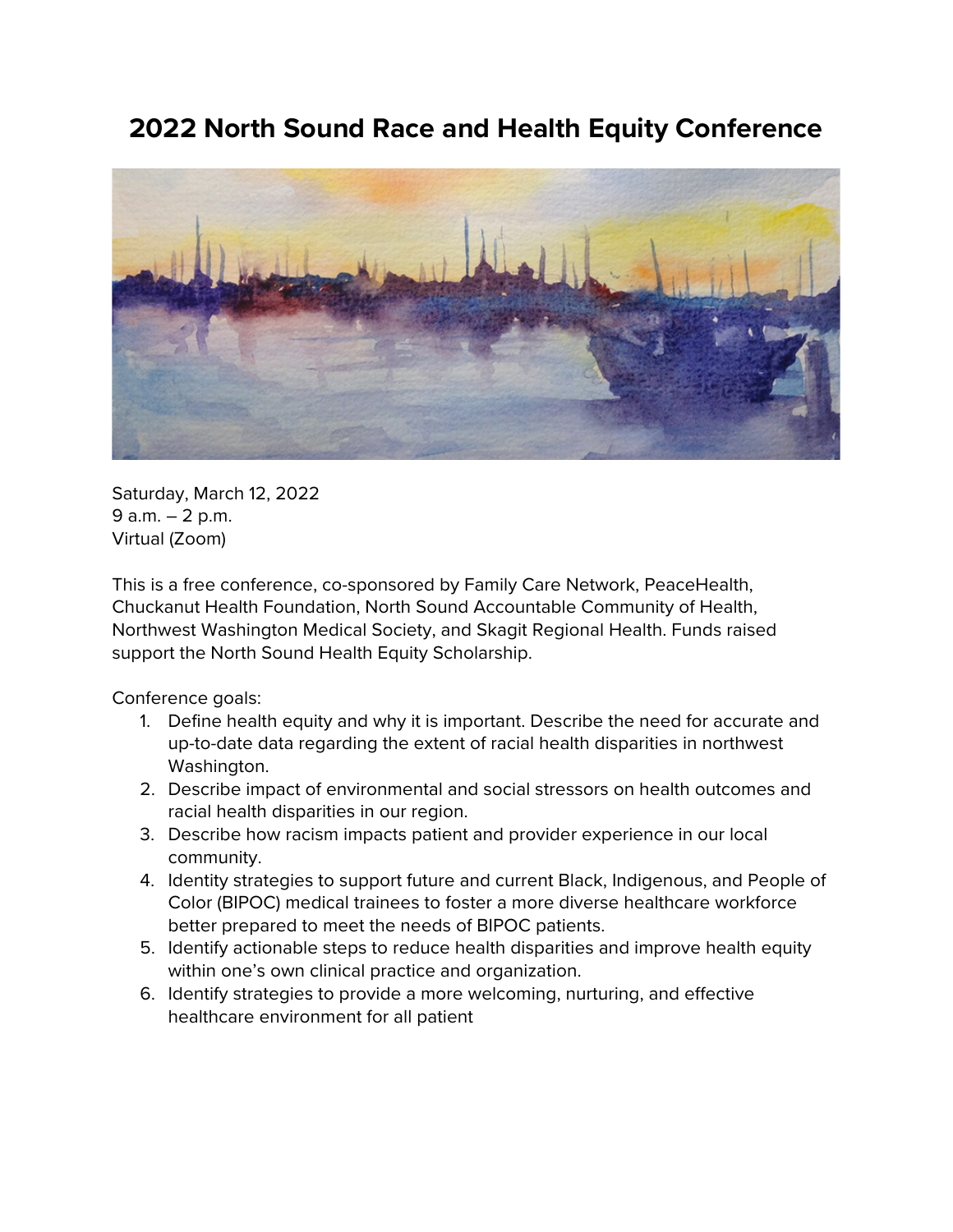## Agenda

|            | Welcome and Introductions                                                                                                                                                              |
|------------|----------------------------------------------------------------------------------------------------------------------------------------------------------------------------------------|
|            | Living in the Numbers: Stories Told                                                                                                                                                    |
|            | History & Data                                                                                                                                                                         |
|            | Shu-ling Zhao, Co-founder Whatcom                                                                                                                                                      |
|            | <b>Racial Equity Commission</b>                                                                                                                                                        |
| 9 a.m.     | Skagit Regional Health, Diversity, Equity,<br>and Inclusion Presents SRH Data<br>Collection and Information<br>Angel Abbott, Director Patient Access,<br><b>Skagit Regional Health</b> |
|            | <b>Rhandy Ceballos, DO</b>                                                                                                                                                             |
|            | Melinda Mantooth, DO                                                                                                                                                                   |
|            | Indigenous Health in the Salish Sea                                                                                                                                                    |
| 10 a.m.    | region: Racism, Trauma, and the impact                                                                                                                                                 |
|            | on health                                                                                                                                                                              |
|            | Dakotah Lane, MD                                                                                                                                                                       |
|            |                                                                                                                                                                                        |
|            | Health Immemorial featuring Local BIPOC                                                                                                                                                |
|            | <b>Healthcare Stories</b>                                                                                                                                                              |
| 10:45 a.m. | <b>Monica Koller, Connecting Community</b>                                                                                                                                             |
|            | Devyn Nixon, ARNP                                                                                                                                                                      |
|            | Lunch                                                                                                                                                                                  |
| 11:30 a.m. |                                                                                                                                                                                        |
|            | Choose one breakout learning session to                                                                                                                                                |
|            | attend:                                                                                                                                                                                |
| 12 p.m.    | Session A: Imagining Just Black and<br>Indigenous Futures: Abolition Ecology<br>Landscapes<br>Presenter: Ashia Ajani, Writer,                                                          |
|            | <b>Environmental Educator</b>                                                                                                                                                          |
|            | Session B: Place, Policy and Type 2<br><b>Diabetes: Untangling Outcomes</b><br>Presenter: Joan Griswold, MIT, UW<br>researcher                                                         |